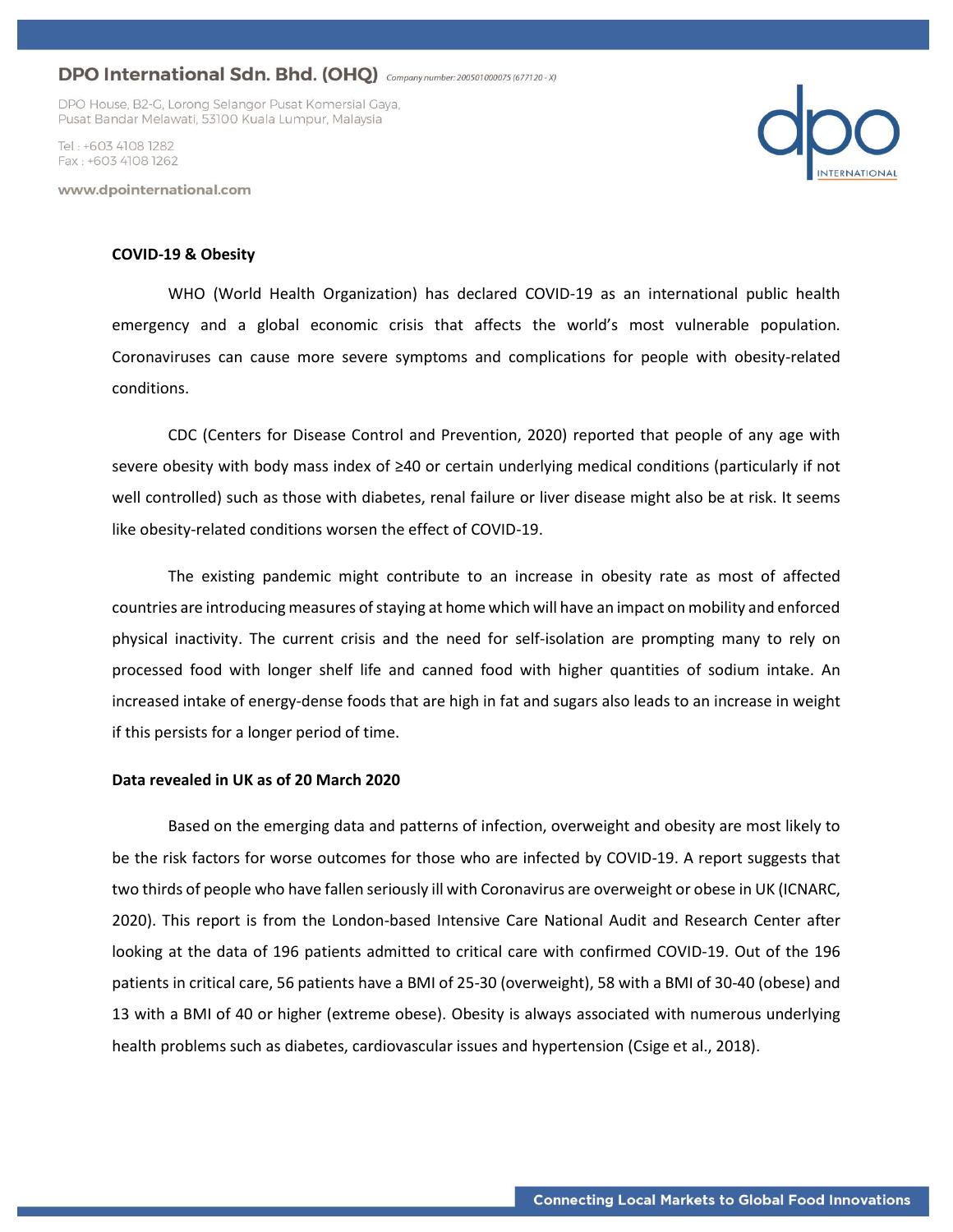DPO House, B2-G, Lorong Selangor Pusat Komersial Gaya, Pusat Bandar Melawati, 53100 Kuala Lumpur, Malaysia

Tel: +603 4108 1282 Fax: +603 4108 1262

#### www.dpointernational.com



| <b>Demographics</b>    | <b>Patients with</b><br>confirmed COVID-19<br>$(N=196)$ |
|------------------------|---------------------------------------------------------|
| Body mass index, n (%) |                                                         |
| < 18.5                 | 1(0.6)                                                  |
| $18.5 - 25$            | 49 (27.7)                                               |
| $25 - 30$              | 56(31.6)                                                |
| $30 - 40$              | 58 (32.8)                                               |
| $40+$                  | 13(7.3)                                                 |

## **Characteristics of patients admitted to critical care with confirmed COVID-19**

**Source: ICNARC, 2020.**



## **BMI distribution of critical care patients with confirmed COVID-19**

**Source: ICNARC, 2020.**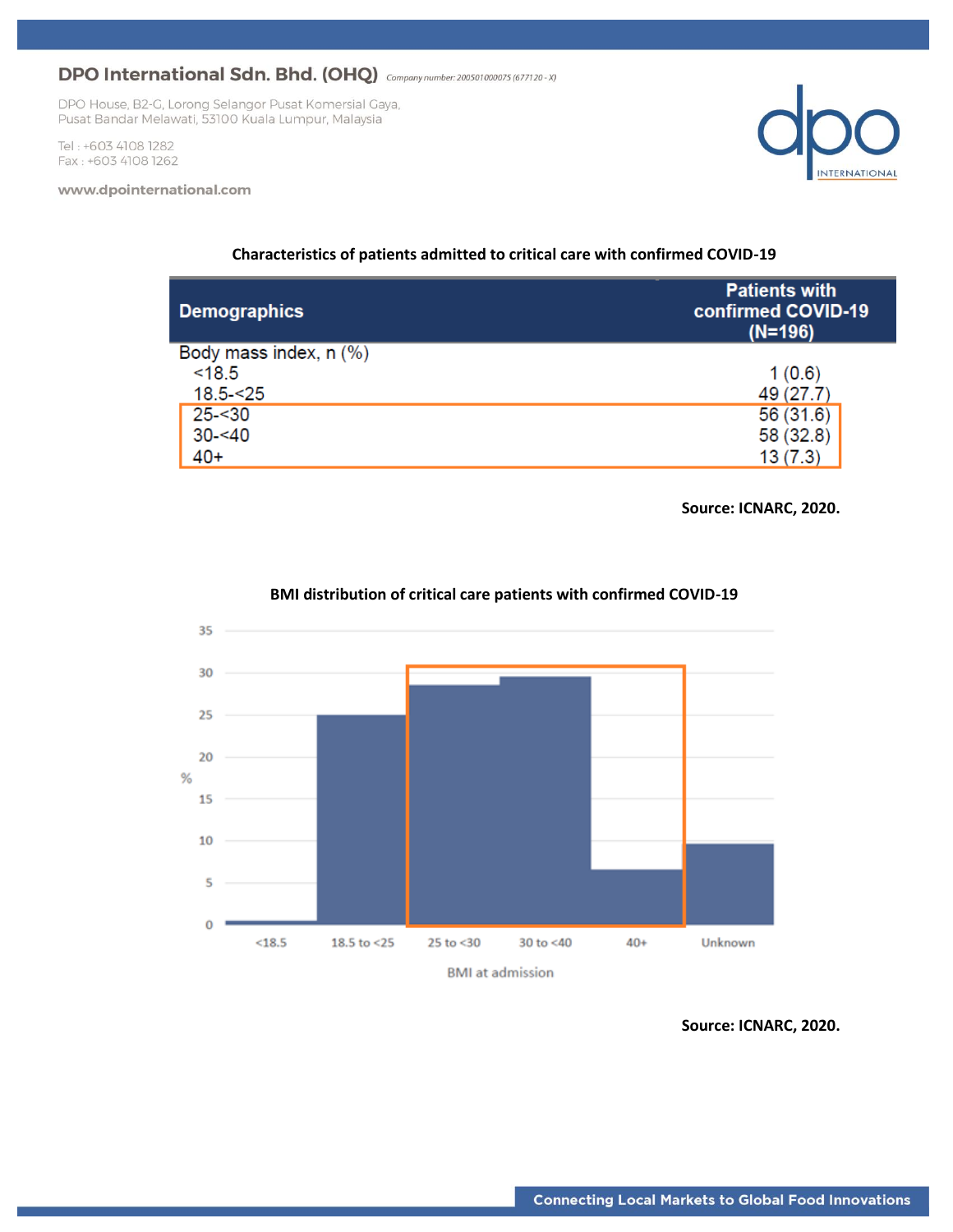DPO House, B2-G, Lorong Selangor Pusat Komersial Gaya, Pusat Bandar Melawati, 53100 Kuala Lumpur, Malaysia

Tel: +603 4108 1282 Fax: +603 4108 1262

www.dpointernational.com



### **Global Obesity & Overweight**

Overweight and obesity are worldwide health concern associated with having abnormal or excessive fat accumulation that may impair our health. According to the latest data from WOF (World Obesity Federation, 2020), 1 in 5 adults worldwide are expected to be affected by obesity by 2025. Onethird of these will be living with severe obesity (BMI above 35 kg/m<sup>2</sup>) and at high risk of other NCDs (Noncommunicable Diseases) requiring medical intervention.

### **How to Calculate Your BMI (Body Mass Index)?**

BMI is a simple index of weight for height which is commonly used to classify overweight and obesity in adults. It is defined as a person's weight in kilograms divided by the square of his/her height in meters (kg/m<sup>2</sup>) (WHO, 2020).

### **WHO: Definition of Overweight & Obesity**

- BMI for Overweight ≥ 25
- BMI for Obesity ≥ 30

So, let's keep yourself fit at home by:-

- cutting down energy-dense foods with high in fat and sugars
- increasing consumption of fruits and vegetables
- be more physically active